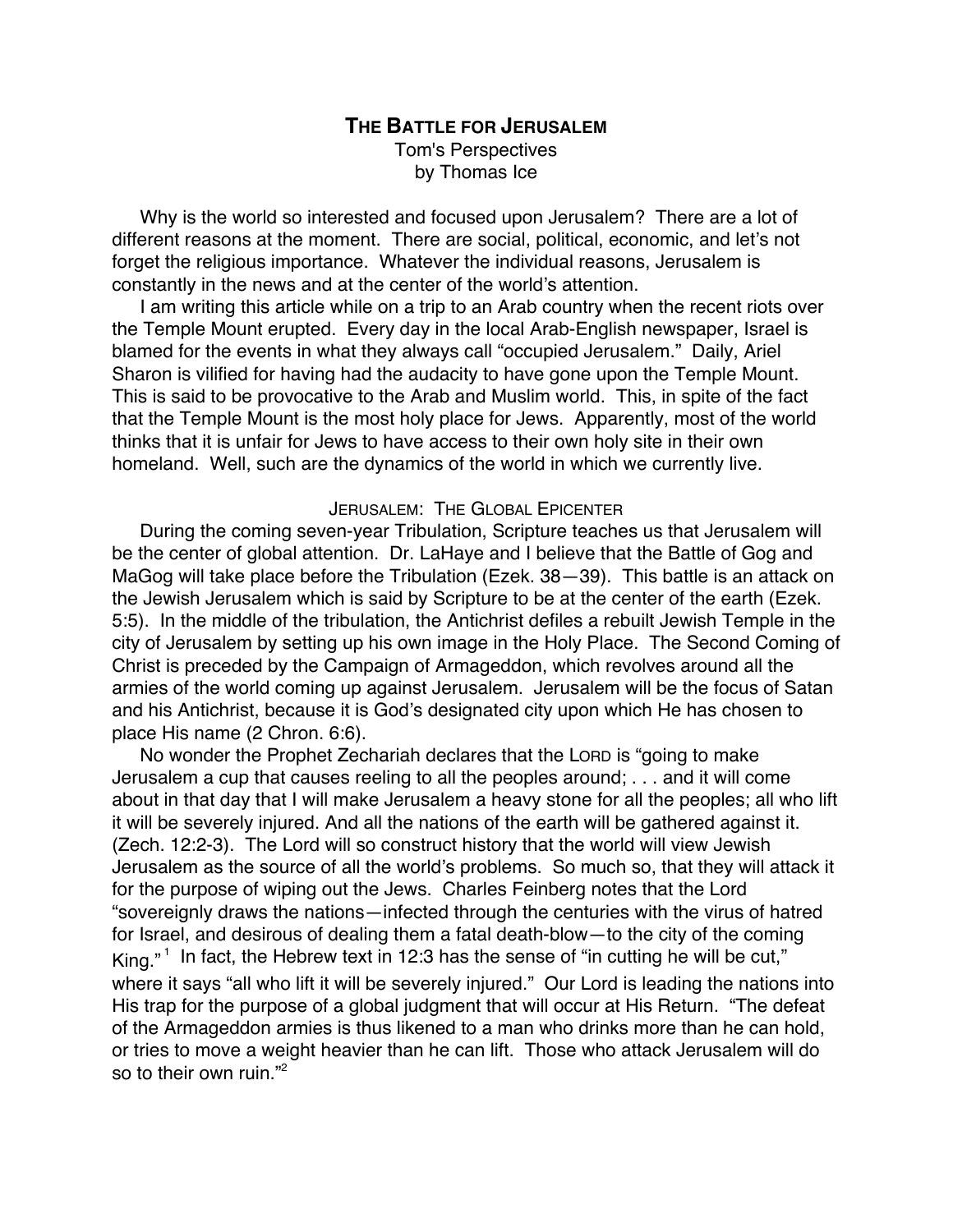### **THE BATTLE FOR JERUSALEM**

The beginning of this latest incident in Jerusalem and upon the Temple Mount is said to be a provocation by Ariel Sharon's visit upon the holy site in an effort to remind everyone that Israel is still sovereign over the site. However, the One who is sovereign over the entire universe is the ultimate source of these recent events. God is setting the stage for the events of the Tribulation when Jerusalem will become that "rock that won't roll." We see daily examples of our Lord's posturing if we follow international news.

While I was recently in an Arab country, the English language paper carried a front page story entitled, "Saddam says can destroy Zionism." The article said that Saddam Hussein "could destroy Israel if it was given access to a border strip with the Jewish state." "'We must put an end to Zionism and Iraq is capable of putting an end to it on its own,' Saddam said in a meeting with university academics." "'Let them (Arab states) give us a small portion of territory and support us from a distance, they will see how we can put an end to Zionism in a very short period of time,' he boasted." Saddam further boasted, "The great people of Iraq are ready to destroy Zionism right now." Saddam, if your listening, I think God will have a thing or two to say about the destiny of His people that will certainly conflict with your intentions.

This same Arab newspaper, a few days later, carried the synopsis of a call by the imam and khateeb of the Grand Mosque in Mecca saying "that Jews were the archenemies of Islam and Muslims and urged the faithful to launch Jihad against the enemies of God and Islam." Quoting this high ranking imam as saying that the Jews "make use of every chance to clash with Muslims to shed their blood and violate their honor and destroy their properties." He informed his listeners that "It's the duty of every Muslim to do whatever possible and launch a Jihad against the enemies of Allah and Islam seeking the reward of Allah and not for any other purpose and to keep the word of God atop." I thought Israel was already under an Islamic Jihad from these guys.

While in this Arab country, I occasionally watched a channel in Arabic that was nothing but seven days a week, twenty-four hours a day of anti-Semitic propaganda. Even though I could not understand the words, it was easily clear that its focus was on Jerusalem. They were inciting a call for all Arab Muslims to rise up against the Jews in Jerusalem. Even though a number of battles remain for Jerusalem (cf. Zech. 12—14) until the return of Jesus the Messiah, we already see a full-scale conflict underway in our own day. The stage is being set.

#### **ARIEL SHARON**

The Muslim world and most in the West blame the current bloodshed in Israel on Likud leader Ariel Sharon, whom I frankly think is a real national hero and one of Israel's greatest generals. Sharon, unlike current Prime Minister Ehud Barak, loves Jerusalem and the land of Israel, and is interested in preserving it. Yet, when one examines the events that actually led up to this current round of violence, it was clearly a provocation that lies at the hands of Yasser Arafat and the Palestinian Authority. Note the following: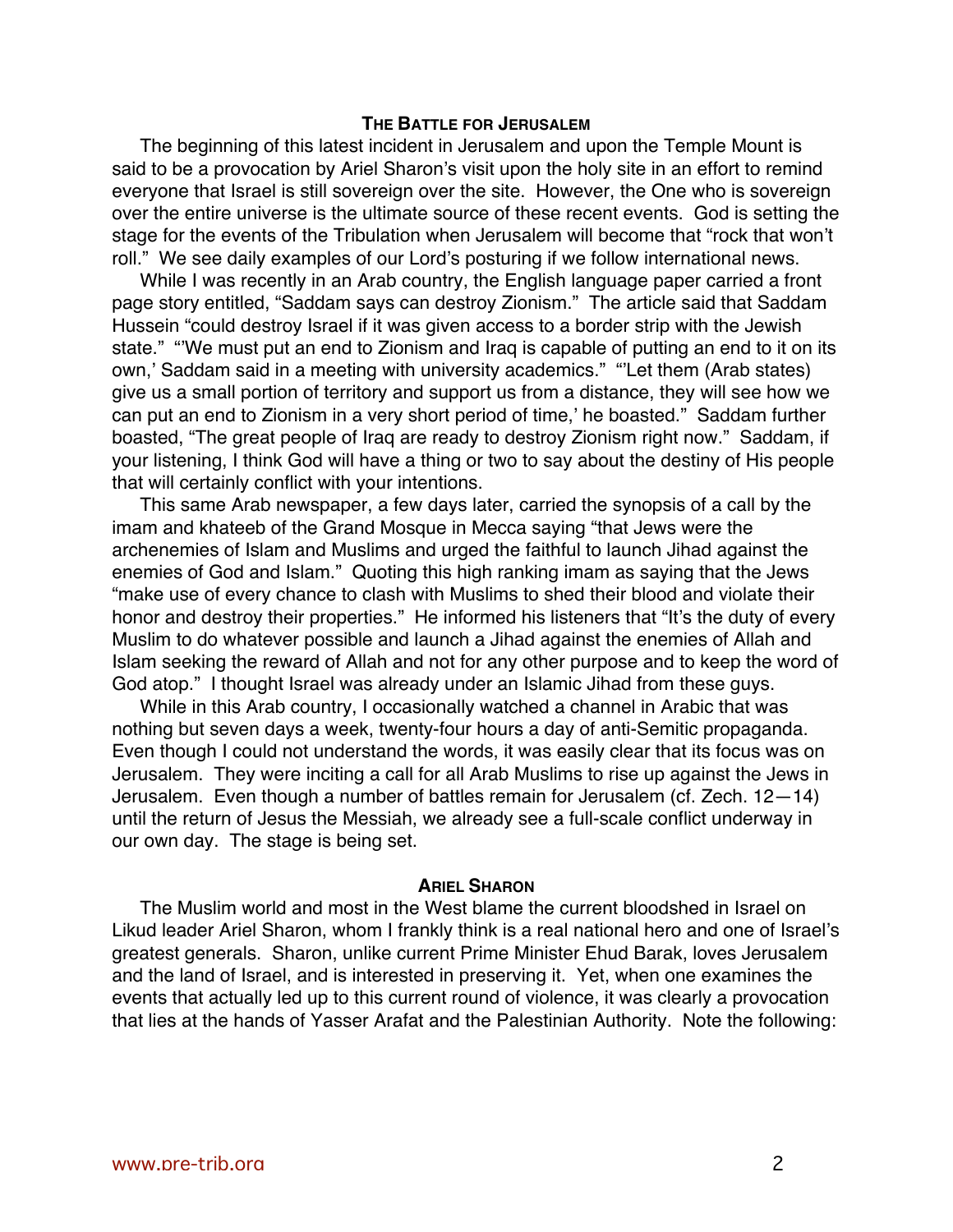Ariel Sharon had permission from Barak and Palestinian officials, including the Muslim Wakf of the Temple Mount, to go upon the single most holy place for the Jews (it is only the third most holy site for Muslims).

Sharon did not want any police protection. It was both the Israeli and Arab police that insisted on accompanying him upon the Temple Mount. This is said to be a key issue, from the Arab perspective, that supposed justification for the riots.

Sharon's Temple Mount journey could not have been the source of a spontaneous Arab reaction since it was a full day before the Palestinian response began.

The riots were the clear orchestration by Arafat and the Palestinian Authority since they came only after Palestinian television replayed Sharon's Temple Mount visit, over and over many times.

Arafat and other key Palestinian leaders made numerous calls throughout the Palestinian media for an intafada uprising against the Jews. The Palestinians eventually complied with their request.

The Muslim Imam's sermon upon the Temple Mount the day after Sharon's visit was the specific spark that led to the explosion. It was after his inflammatory appeal that the Arabs stormed out of the Al Aqsa Mosque and proceeded to cast stones down upon the Jewish worshippers praying 70 feet below at the Western Wall.

In spite of propaganda in the Muslim and Western media, Israel did not provoke this current round of violence. It was clearly planned and orchestrated by the Arabs, who had been preparing for just such an incident for weeks in preparation for their November 15<sup>th</sup> unilateral announcement of a new Palestinian state. Many Western nations were not in favor of such a unilateral declaration. It appears that Arafat and his aides believe that they can gain Western sympathy by having our newscasts filled with daily scenes of the bad Israelis attempting to control the rock-throwing Arab mob. The media got just what they wanted when the unfortunate incident of the twelve-year old boy named Mohammad was killed in the Arab, Israeli crossfire while the television cameras were rolling. These pictures have dominated the media throughout the world, casting Israel in a bad light. All these events continue to cause most citizen of the world to see Jerusalem as a burdensome stone. But, beware world, the Lord says that "all who lift it will be severely injured" (Zech. 12:3).

## **CONCLUSION**

The stage is being set for events of the Tribulation when Israel will be back in her land in unbelief, in control of Jerusalem, just as the situation exists today. All that is lacking is for the Jewish Temple to be rebuilt. However, that does not need to be ready and in place until just before the middle of the seven-year Tribulation. Perhaps this current sequence of events will lead to the Russian, Muslim invasion prophesied in